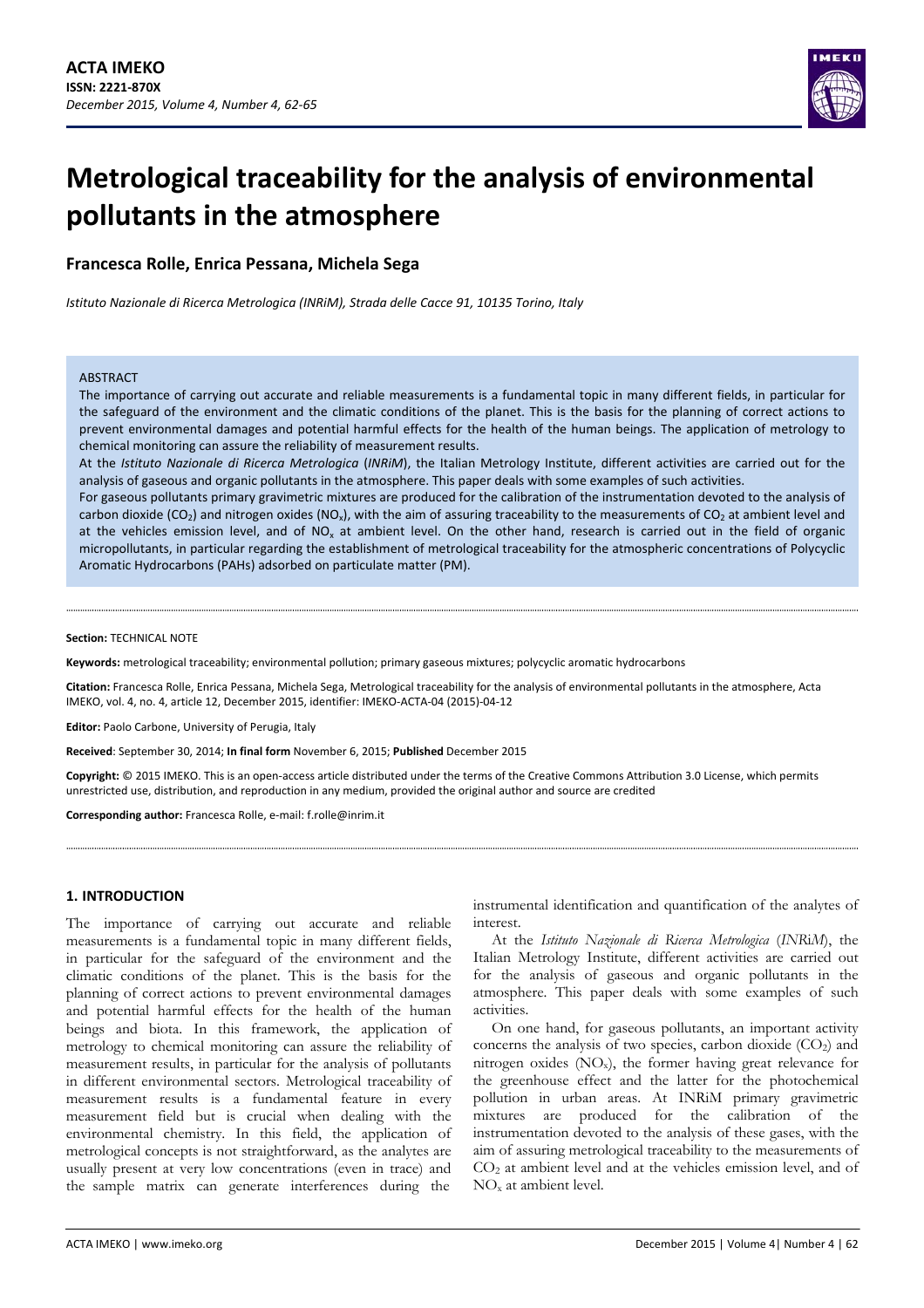On the other hand, research is carried out in the field of organic micropollutants, in particular regarding the establishment of metrological traceability for the atmospheric concentrations of Polycyclic Aromatic Hydrocarbons (PAHs) adsorbed on particulate matter (PM). A suitable metrological procedure was developed for the extraction and determination of the priority PAHs, as defined by the United States Environmental Protection Agency (US EPA), on PM sampled from the air of Torino, Italy.

In Section 2, some remarks on the activity carried out for gas analysis are given. Section 3 is focused on organic micropollutant analysis.

## **2. ANALYSIS OF GASEOUS ENVIRONMENTAL POLLUTANTS**

## **2.1. INRiM ACTIVITY**

At INRiM, reference gas mixtures of carbon dioxide (CO<sub>2</sub>) and nitrogen oxides  $(NO_X)$  in the  $\mu$ mol/mol range are realised by gravimetry, which is a primary method, described in the International Standard ISO 6142-1 [1].

Such primary mixtures are validated by using different analytical techniques: Non-Dispersive Infrared Spectroscopy (NDIR) for CO2, chemiluminescence analysis and Fourier transform infrared spectroscopy (FTIR) for NOx.

Stability studies of the prepared mixtures are carried out for their possible use as certified reference materials (CRMs) for instrumental calibration.

A fundamental part of the work is devoted to the measurement uncertainty evaluation and to the study of the matrix effects on the analytical response.

#### **2.2. Carbon dioxide and nitrogen oxides**

 $CO<sub>2</sub>$  is the primary greenhouse gas emitted through human activities and is naturally present in the atmosphere as part of the Earth's carbon cycle.

Human activities are altering the carbon cycle, both by adding more  $CO<sub>2</sub>$  to the atmosphere and by influencing the ability of natural sinks, like forests, to remove  $CO<sub>2</sub>$  from the atmosphere. The main sources of  $CO<sub>2</sub>$  emissions are power plants, transportation, industry [2] and the most effective way to lower  $CO<sub>2</sub>$  levels in atmosphere is to reduce its emissions and fossil fuel consumption.

 $NO<sub>x</sub>$  indicates the sum of nitric oxide (NO) and nitrogen dioxide (NO2). NO generates from high temperature combustion processes (e.g in motor vehicles) while NO2 generates from NO by means of photochemical reactions.

 $NO<sub>x</sub>$  can be responsible for pulmonary diseases (e.g. asthma, bronchitis) for long periods of exposure at low concentrations. In the troposphere, they are classified as secondary pollutants and participate in the photochemical pollution cycle and in the acidic rains formation. In addition, NO has a large influence on both ozone and on the hydroxyl radical.

The sum of many oxidised nitrogen species, both organic and inorganic, is referred to as  $NO<sub>v</sub>$ , excluding nitrous oxide (N2O), ammonia (NH3), acetonitrile (ACN) and hydrocyanic acid (HCN).

The official method for  $NO<sub>x</sub>$  monitoring is the chemiluminescence analysis, as prescribed in the EN 14211 [3].

### **2.3. Primary method for the preparation of gaseous reference materials**

At INRiM, primary gravimetric mixtures are prepared by using a validated procedure. The cylinders are previously

conditioned by evacuating and heating them, then filling them with the matrix gas. This process is repeated at least 3 times. The preparation procedure of the mixtures is articulated into three steps: the empty cylinder is weighed and then filled with the analyte gas and the matrix gas. Each step is followed by a precision weighing, in order to determine the exact amount of gas introduced in the cylinder. The precision weighing is carried out by comparing the cylinder with a reference one following a double substitution scheme, to take into account also the contribution of the buoyancy effect.

#### **2.4. Results**

Recent activities carried out at INRiM concerned the realisation of NO2 primary mixtures in synthetic air at few  $\mu$ mol/mol (8-12  $\mu$ mol/mol range), the realisation of NO<sub>2</sub> mixtures with different O2 concentrations, for the evaluation of matrix effects and of NO mixtures in nitrogen at 500 nmol/mol.

Chemiluminescence and FTIR analysers were calibrated between 5 and 15  $\mu$ mol/mol of NO<sub>2</sub> in synthetic air and between 300 and 700 nmol/mol for NO (chemiluminescence) for the validation of these mixtures.

CO2 mixtures were prepared at ambient level (around 400 µmol/mol) and at the vehicle emission levels (11-14 %) and analysed by means of Non-dispersive Infrared Spectroscopy (NDIR).

Chemiluminescence analysis was thought to be a very selective technique for NO<sub>x</sub>, but in recent years it was observed that this technique can give unsatisfactory response due to the interferences of NOy species. For this reason, at INRiM, the chemiluminescence analysis is compared with FTIR analysis, which is less influenced by the interferences of other nitrogen species. At the moment, improvements are under investigation also to reduce interferences of environmental parameters (e.g. ambient temperature, relative humidity, air components) which can influence the FTIR analysis.

## **3. ORGANIC MICROPOLLUTANTS ANALYSIS: POLYCYCLIC AROMATIC HYDROCARBONS (PAHs)**

PAHs are a class of organic micropollutants which are present in all the environmental compartments, i.e. soil, water, air and also in food. The latter represents the major source on intake for living beings. In addition, a relevant way of exposure is airborne particulate matter (PM), as PAHs can adsorb on PM particles and be carried into the respiratory system, even reaching the alveolar region of the lungs. Fine and ultrafine PM are important sources of urban pollution and are potentially responsible for several pathologies (mainly cardiovascular and respiratory). They may lead to harmful effects both for the direct action of the particles (i.e. inflammatory processes) and the action of many pollutants adsorbed on it (e.g. PAHs, heavy metals).

PAHs are a class of organic micropollutants of great concern for their fallouts on human health. Indeed scientific evidences showed that some PAHs may have carcinogenic effects. In particular the most harmful of them is benzo[a]pyrene (BaP), which was classified as carcinogenic agent to humans (Group 1) by the International Agency for Research on Cancer (IARC) [4]. The European regulations prescribed the monitoring of this pollutant in ambient air and a target value of concentration in air of 1 ng/m<sup>3</sup>, for the total content in the  $PM_{10}$  fraction averaged over a calendar year is fixed [5].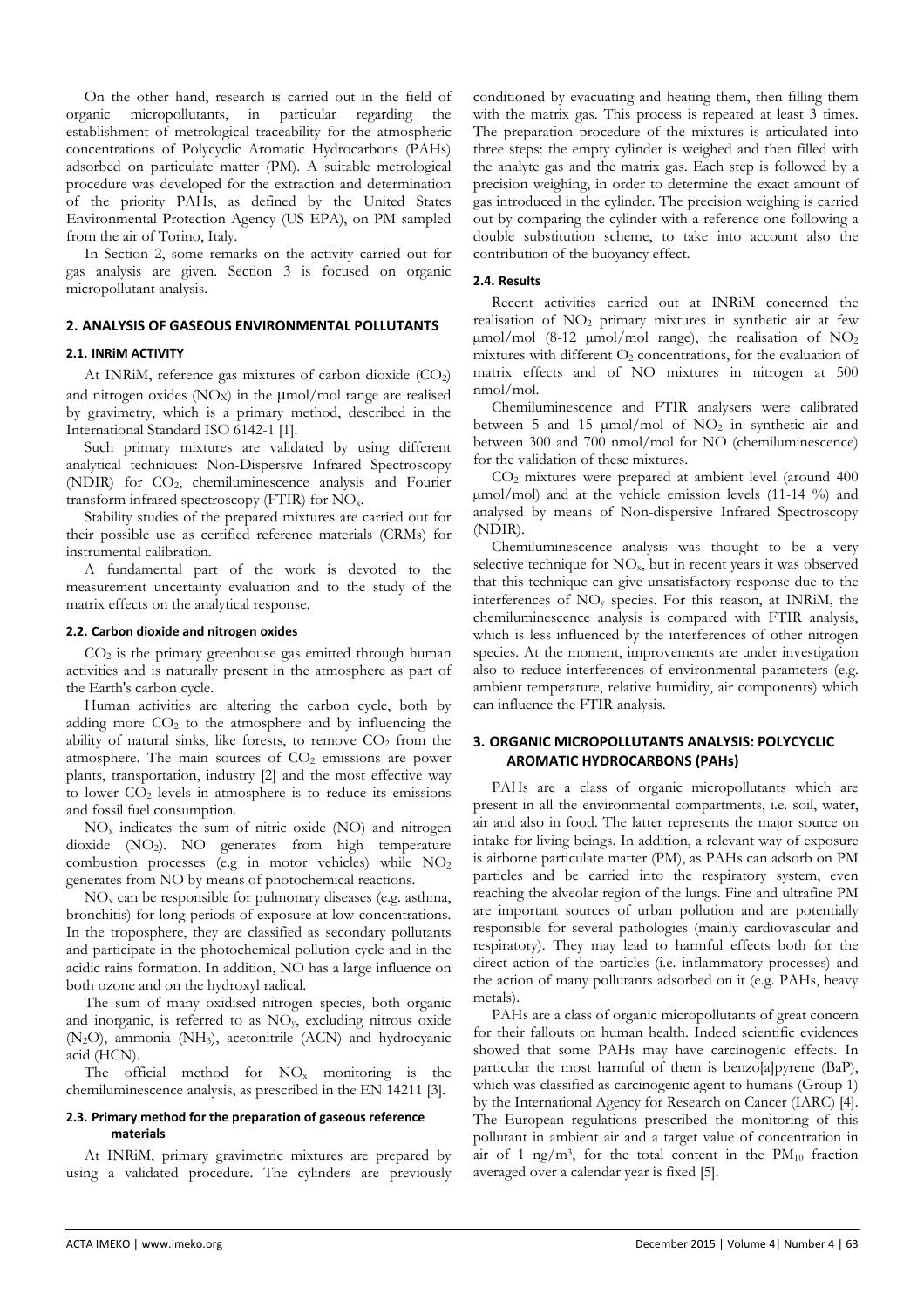In this framework, the use of reliable analytical methods for the determination of PAHs levels in the environment is necessary and the guarantee of accurate and comparable analytical results is fundamental to support the planning of preventive actions for the reduction of PM levels and emissions in atmosphere.

## **3.1. INRiM method for the analysis of priority PAHs**

At INRiM a procedure for the quantification of BaP in ambient air was developed [6], starting from the guidelines given in the European standard method EN 15549 [7] which describes a methodology for the determination of BaP in ambient air adsorbed on PM and can be used in the framework of the European Directive related to air quality [8].

The developed method was extended to the 16 PAHs classified as priority pollutants from US EPA and other PAHs having toxicological relevance. The procedure was applied to samples of total suspended particles (TSP) sampled in Torino. and was validated in all its steps, by evaluating different parameters among which the recovery efficiency, the limit of detection (LOD) and the limit of quantification (LOQ).

In our method, a classical extraction technique - Soxhlet extraction [9] - was chosen and the quantification was performed by means of gas chromatography coupled with mass spectrometry (GC-MS).

Sampling campaigns were carried out in different seasons to evaluate the concentration profiles of PAHs during the year. The PM was collected by means of a low volume sampler with a sampling head for TSP, using glass fibre filters as sampling media. The filters were weighed before and after the sampling to determine the real masses of sampled PM. In addition, the same procedure was used for the determination of the final volumes of the extracts, which were calculated from the weighed masses of each extract, taking into account the density of the extraction solvent. In this way, we could assure metrological traceability to the masses of PAHs in the sample extracts as they were gravimetrically determined by comparison with calibrated mass standards.

The metrological traceability of the quantification step was assured by calibrating the GC-MS with a set of reference standard solutions prepared by gravimetric dilution of a suitable CRM - NIST SRM 2260a - which contains 36 aromatic hydrocarbons in toluene.

The recovery efficiency ranges from 70 to 100 % for the heavier PAHs (having more than 4 benzene rings) while for small PAHs (2-3 rings) the recovery efficiencies were generally not satisfactory, probably because these analytes are very volatile and can be lost during the extraction step.

The regulation [7] fixes a LOD value only for BaP (lower than 0.04 ng/m3). The LOD of our internal method was evaluated between 0.01 and 0.04 ng/m3 for all the PAHs, hence in agreement with the regulation. The only exception was phenanthrene with a LOD of 0.06 ng/m3. LOQ was calculated as 10 times the standard deviation of the repeated analyses of the blanks.

#### **3.2. Results and discussion**

The results obtained for PAHs analysis were in accordance with the provisioned seasonal trends. The concentrations measured in PM sampled in spring are below the target value of 1 ng/m3 fixed for BaP and are not very high compared with the results of samples collected in winter. The measured concentrations highlight the increasing trend of PAHs in

atmosphere from spring to winter. These is a typical seasonal trend for PAHs, characterized by a lowering of their levels during spring and summer, mainly for the reduction of the emissions, the changing of the meteorological conditions and the increase of the ambient temperatures. During winter, the major emissions in urban centres come from the domestic heating plants and the vehicular outputs. In addition, the lowering of the mixing height in atmosphere forces the pollutants to persist longer in the lower troposphere while the colder temperatures can improve the repartition from vapour phase onto PM particles also for small PAHs, because their vapour pressure is strongly reduced by the decrease of the ambient temperatures.

BaP concentrations measured in winter samples exceeded the target value of 1  $\frac{ng}{m^3}$ . These results confirm the abundance of BaP and of the other PAHs in urban PM and, consequently, highlight the need of resolving actions for the reduction of PAHs inlets in atmosphere.

In addition, the results show that the ratios of the PAHs are almost constant in samples of different periods of the year and the repartition of PAHs between vapour and particulate phases is not affected by seasonal changes, but depends on the physico-chemical properties of PAHs and on the sources of emission. However, for particulate sampled during some rainy days a lowering of the PAHs level was observed. This is an example of the effects of the meteorological conditions on PM and PAHs levels in the troposphere. Favourable weather conditions can help the deposition of PM particles to the ground, consequently reducing the measured PAHs concentrations.

## **4. CONCLUSIONS**

The metrological approach followed at INRiM for the analysis of gaseous and organic pollutants has very important fallouts on these fields of environmental measurements, in particular for the significance of the considered analytes. The aim of the work conducted at INRiM is in particular the establishment of correct metrological traceability chains for all the analytes considered.

Further developments for the preparation of gaseous reference materials concern the use of another primary method for the preparation of reference gas mixtures, namely the dynamic dilution technique. This method has the advantage of preparing primary mixtures prior to the use, hence it is suitable for unstable and reactive molecules and for low concentration levels.

In the field of organic analysis, improvements are foreseen in order to give traceability to the PM sampling step and performing sampling campaigns of PM, as requested by the European regulation, extending the research activity also to different analytes of environmental and toxicological interest.

## **REFERENCES**

- [1] International Standard ISO 6142-1:2015 "Gas analysis -- Preparation of calibration gas mixtures -- Part 1: Gravimetric method for Class I mixtures"
- [2] http://www3.epa.gov/climatechange/ghgemissions/sources.htm
- l [3] EN 14211:2012 "Ambient air. Standard method for the measurement of the concentration of nitrogen dioxide and nitrogen monoxide by chemiluminescence"
- [4] http://monographs.iarc.fr/ENG/Classification/index.php